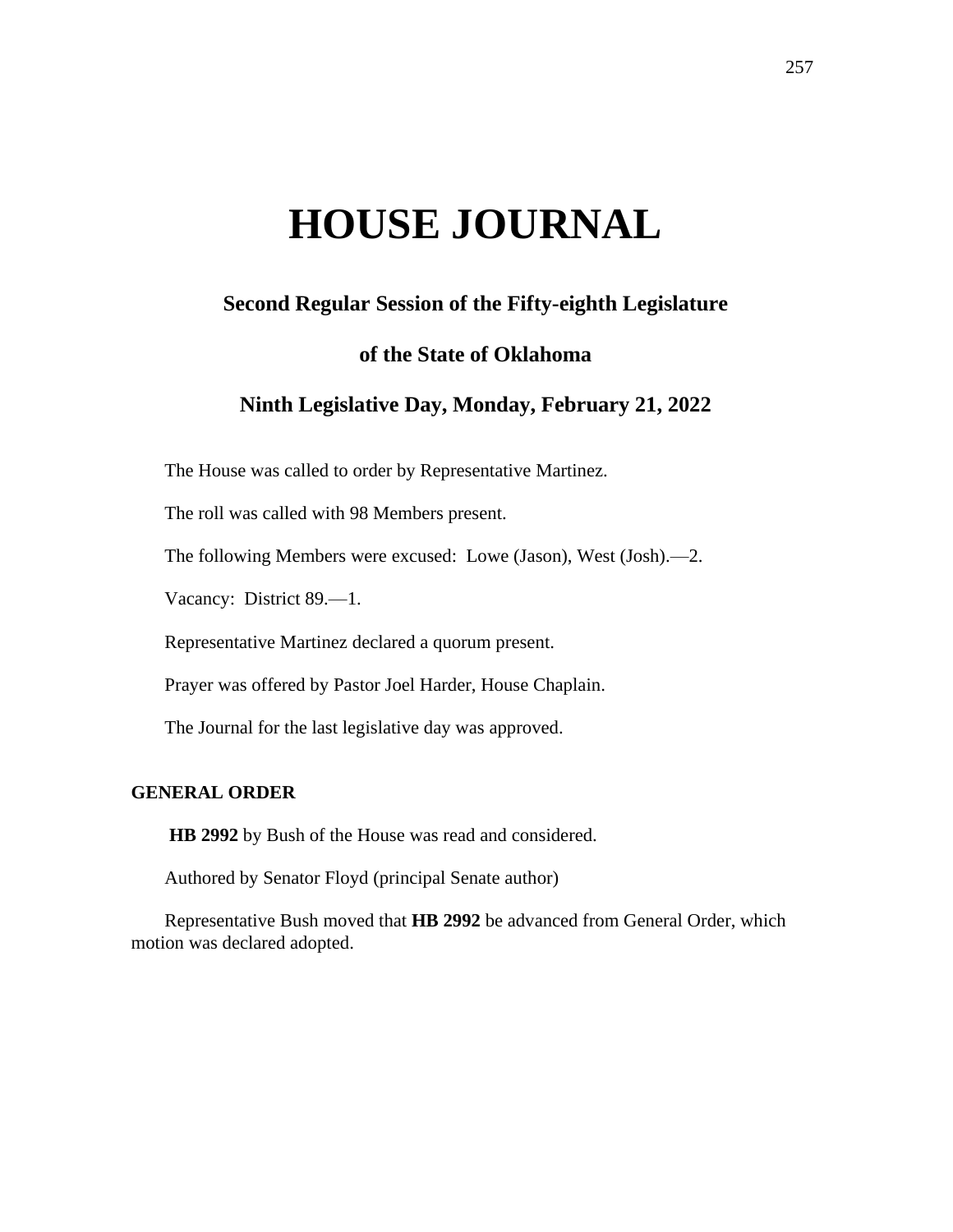## **THIRD READING**

**HB 2992** was read at length for the third time. On passage of the measure, the roll call was as follows:

Aye: Baker, Bashore, Bell, Bennett, Blancett, Boatman, Boles, Burns, Bush, Caldwell (Trey), Conley, Cornwell, Crosswhite Hader, Culver, Davis, Dempsey, Dills, Dobrinski, Dollens, Echols, Fetgatter, Ford, Frix, Fugate, Grego, Hardin (David), Hasenbeck, Hilbert, Hill, Humphrey, Johns, Kannady, Kendrix, Kerbs, Lawson, Lepak, Lowe (Dick), Luttrell, Manger, Marti, Martinez, McDugle, McEntire, Miller, Mize, Moore, Munson, Newton, Nichols, Nollan, O'Donnell, Osburn, Pae, Patzkowsky, Pfeiffer, Phillips, Pittman, Provenzano, Randleman, Ranson, Roberts (Dustin), Roberts (Eric), Roberts (Sean), Roe, Rosecrants, Russ, Sims, Smith, Sneed, Stark, Steagall, Stearman, Sterling, Stinson, Strom, Talley, Townley, Turner, Vancuren, Virgin, Waldron, Walke, Wallace, West (Kevin), West (Tammy), Williams, Wolfley, Worthen, Mr. Speaker.--89.

Nay: Gann, Hardin (Tommy), Olsen, West (Rick).--4.

Excused: Brewer, Caldwell (Chad), Goodwin, Lowe (Jason), May, McBride, West (Josh).--7.

Vacancy: District 89.--1.

The measure passed.

**HB 2992** was referred for engrossment.

## **GENERAL ORDER**

**HB 3038** by Boles et al. of the House and Pemberton of the Senate was read and considered.

Coauthored by Representative(s) Sterling, Stark

Representative Boles moved that **HB 3038** be advanced from General Order, which motion was declared adopted.

#### **THIRD READING**

**HB 3038** was read at length for the third time. On passage of the measure and emergency, the roll call was as follows:

Aye: Baker, Bashore, Bell, Bennett, Blancett, Boatman, Boles, Burns, Bush, Caldwell (Chad), Caldwell (Trey), Conley, Cornwell, Crosswhite Hader, Culver, Davis, Dempsey, Dills, Dobrinski, Dollens, Echols, Fetgatter, Ford, Frix, Fugate, Gann, Grego, Hardin (David), Hasenbeck, Hilbert, Hill, Humphrey, Johns, Kannady, Kendrix, Kerbs, Lawson,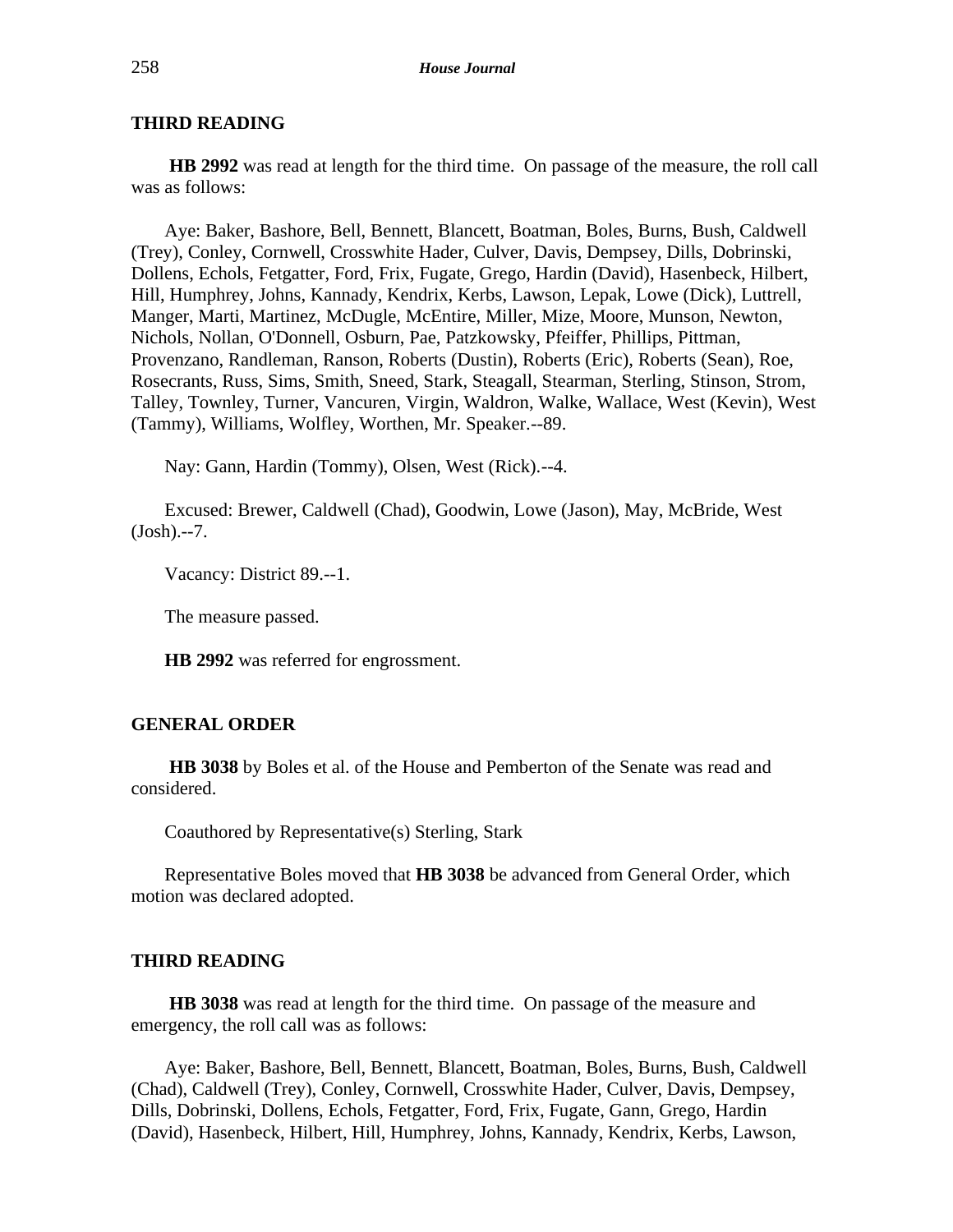Lepak, Lowe (Dick), Luttrell, Manger, Marti, Martinez, May, McBride, McDugle, McEntire, Miller, Mize, Moore, Munson, Newton, Nichols, Nollan, O'Donnell, Olsen, Osburn, Pae, Patzkowsky, Pfeiffer, Phillips, Pittman, Provenzano, Randleman, Ranson, Roberts (Dustin), Roberts (Eric), Roberts (Sean), Roe, Rosecrants, Russ, Sims, Smith, Sneed, Stark, Steagall, Stearman, Sterling, Stinson, Strom, Talley, Townley, Turner, Vancuren, Virgin, Waldron, Walke, Wallace, West (Kevin), West (Tammy), Williams, Wolfley, Worthen, Mr. Speaker.--94.

Nay: Hardin (Tommy), West (Rick).--2.

Excused: Brewer, Goodwin, Lowe (Jason), West (Josh).--4.

Vacancy: District 89.--1.

The measure and emergency passed.

**HB 3038** was referred for engrossment.

## **MOTION**

Representative Pfeiffer moved pursuant to the list emailed to the Membership of the House from the Majority Floor Leader's office, that said measures be considered referred accordingly, which motion was declared adopted.

#### **MEASURES REASSIGNED**

The following measures were reassigned:

**HB 1636** − Withdrawn from Rules and referred to Alcohol, Tobacco and Controlled Substances.

HB 1723 − Withdrawn from Rules and referred to Business and Commerce.

**HB 2624** − Withdrawn from Rules and referred to Energy and Natural Resources.

HB 2627 − Withdrawn from Rules and referred to County and Municipal Government.

**HB 3138** − Withdrawn from Veterans and Military Affairs.

**HB 3148** − Withdrawn from Public Health and referred to Rules.

**HB 3159** − Withdrawn from Rules and referred to Public Health.

**HB 3173** − Withdrawn from Appropriations and Budget and referred to Rules.

**HB 3196** − Withdrawn from Rules and referred to Judiciary - Criminal.

**HB 3218** − Withdrawn from Appropriations and Budget, Withdrawn from Veterans and Military Affairs and referred to Rules.

**HB 3258** − Withdrawn from Rules and referred to Judiciary - Criminal.

**HB 3270** − Withdrawn from Rules and referred to Judiciary - Criminal.

**HB 3272** − Withdrawn from Rules and referred to Utilities.

**HB 3315** − Withdrawn from Rules and referred to Alcohol, Tobacco and Controlled Substances.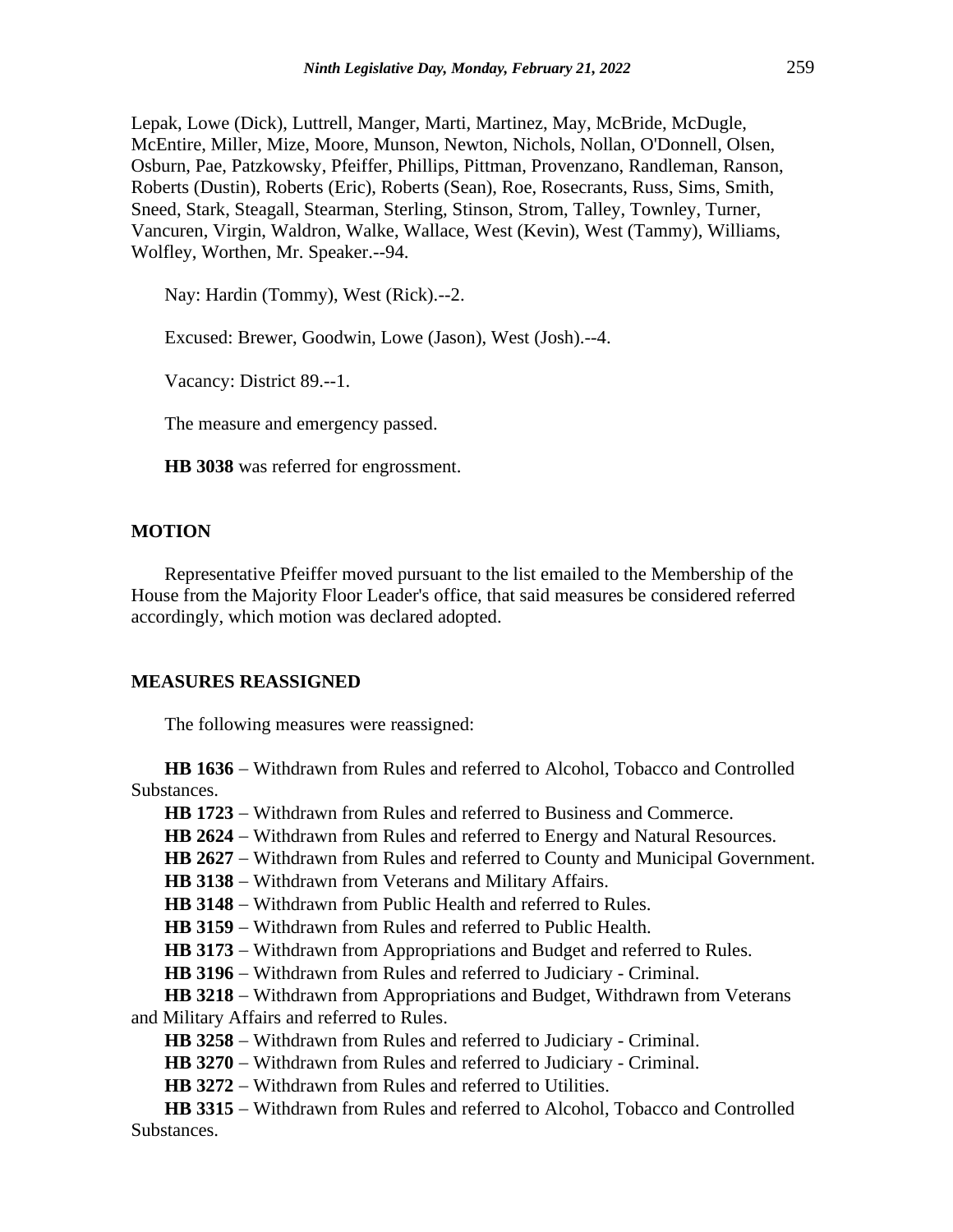**HB 3367** − Withdrawn from Veterans and Military Affairs.

**HB 3514** − Withdrawn from Rules and referred to Business and Commerce.

**HB 3545** − Withdrawn from Rules and referred to Common Education.

**HB 3615** − Withdrawn from Rules and referred to Public Health.

HB 3649 − Withdrawn from Veterans and Military Affairs.

**HB 3687** − Withdrawn from Veterans and Military Affairs.

**HB 3693** − Withdrawn from Veterans and Military Affairs.

**HB 3723** − Withdrawn from Rules and referred to Appropriations and Budget.

**HB 3724** − Withdrawn from Rules and referred to Common Education.

**HB 3819** − Withdrawn from Rules and referred to County and Municipal Government.

**HB 3855** − Withdrawn from Rules and referred to Alcohol, Tobacco and Controlled Substances.

**HB 3876** − Withdrawn from Government Modernization and Efficiency and referred to Rules.

**HB 3914** − Withdrawn from Appropriations and Budget and referred to Rules.

**HB 3918** − Withdrawn from Rules and referred to Judiciary - Criminal.

**HB 3971** − Withdrawn from Rules and referred to Alcohol, Tobacco and Controlled Substances.

**HB 3996** − Withdrawn from Veterans and Military Affairs.

**HB 4046** − Withdrawn from Rules and referred to Business and Commerce.

**HB 4101** − Withdrawn from Rules and referred to Transportation.

**HB 4103** − Withdrawn from Government Modernization and Efficiency and referred to Rules.

**HB 4104** − Withdrawn from Agriculture and Rural Development and referred to Rules.

**HB 4121** − Withdrawn from Rules and referred to Government Modernization and Efficiency.

**HB 4123** − Withdrawn from Rules and referred to County and Municipal Government.

**HB 4141** − Withdrawn from Rules and referred to Public Health.

**HB 4146** − Withdrawn from Rules and referred to Business and Commerce.

**HB 4227** − Withdrawn from Rules and referred to Public Health.

**HB 4228** − Withdrawn from Rules and referred to Insurance.

**HB 4330** − Withdrawn from Rules and referred to Public Health.

**HB 4350** − Withdrawn from Banking, Financial Services and Pensions and referred to Rules.

**HB 4356** − Withdrawn from Business and Commerce and referred to Rules.

**HB 4367** − Withdrawn from Rules and referred to Transportation.

HB 4368 − Withdrawn from Rules and referred to Appropriations and Budget.

**HB 4406** − Withdrawn from Rules and referred to Children, Youth and Family Services.

**HB 4427** − Withdrawn from Rules and referred to Alcohol, Tobacco and Controlled Substances.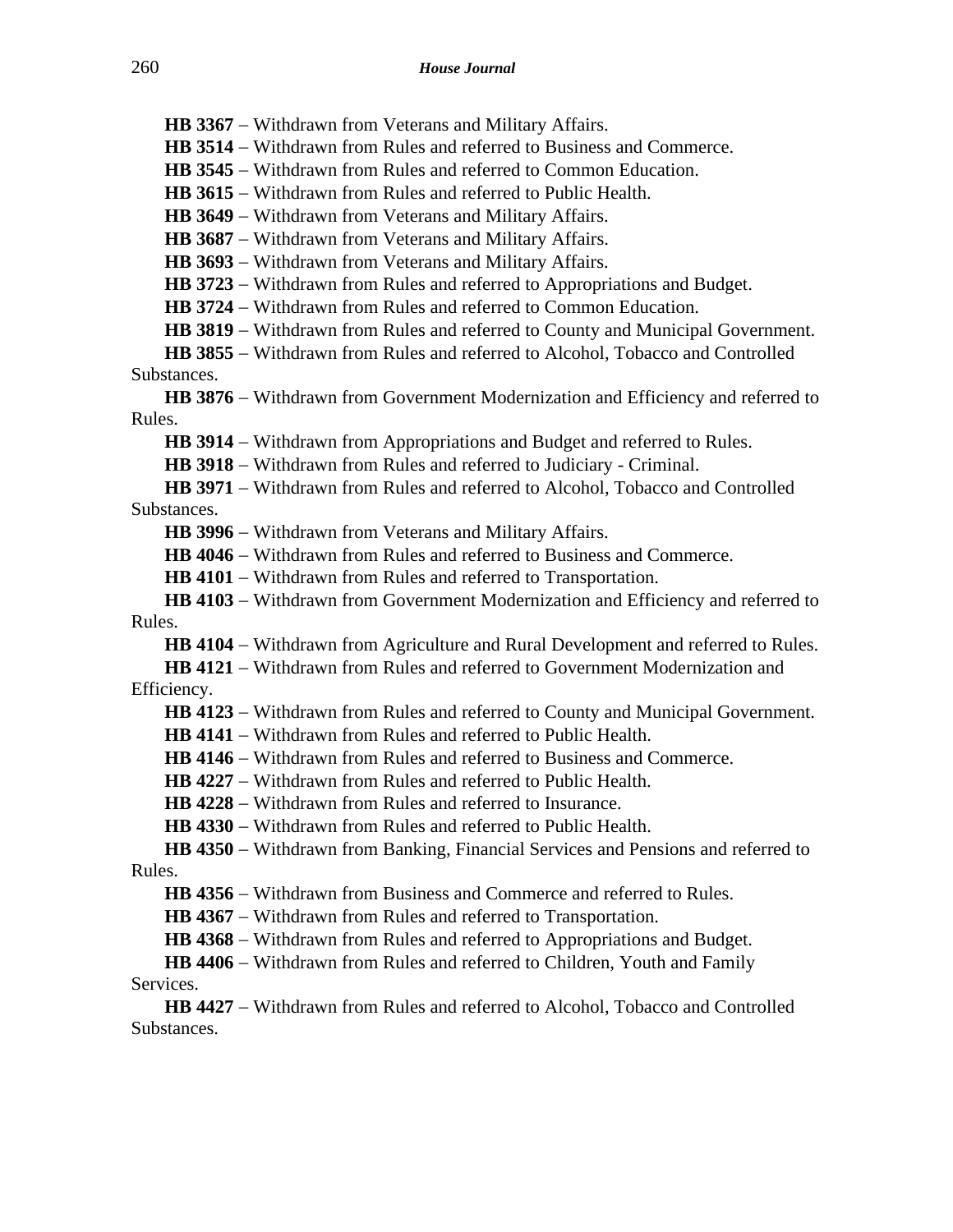#### **GENERAL ORDER**

**HB 3075** by Culver of the House was read and considered.

Authored by Senator Jech (principal Senate author)

Representative Culver moved that **HB 3075** be advanced from General Order, which motion was declared adopted.

#### **THIRD READING**

**HB 3075** was read at length for the third time. On passage of the measure, the roll call was as follows:

Aye: Baker, Bashore, Bell, Bennett, Blancett, Boatman, Boles, Burns, Bush, Caldwell (Chad), Caldwell (Trey), Conley, Cornwell, Crosswhite Hader, Culver, Davis, Dempsey, Dills, Dobrinski, Dollens, Echols, Fetgatter, Ford, Frix, Fugate, Gann, Goodwin, Grego, Hardin (David), Hardin (Tommy), Hasenbeck, Hilbert, Hill, Humphrey, Johns, Kannady, Kendrix, Kerbs, Lawson, Lepak, Lowe (Dick), Luttrell, Manger, Marti, Martinez, May, McBride, McDugle, McEntire, Miller, Mize, Moore, Munson, Newton, Nichols, Nollan, O'Donnell, Olsen, Osburn, Pae, Patzkowsky, Pfeiffer, Phillips, Pittman, Provenzano, Randleman, Ranson, Roberts (Dustin), Roberts (Eric), Roberts (Sean), Roe, Rosecrants, Russ, Sims, Smith, Sneed, Stark, Steagall, Stearman, Sterling, Stinson, Strom, Talley, Townley, Turner, Vancuren, Virgin, Waldron, Walke, Wallace, West (Kevin), West (Rick), West (Tammy), Williams, Wolfley, Worthen, Mr. Speaker.--97.

Excused: Brewer, Lowe (Jason), West (Josh).--3.

Vacancy: District 89.--1.

The measure passed.

**HB 3075** was referred for engrossment.

#### **MESSAGES FROM THE SENATE**

Announcing the passage of **SBs 1099, 1259, 1277, 1286** and **1542**. The above measures were introduced and read for the first time.

**SB 1099** − By Bergstrom of the Senate and Humphrey of the House.

An Act relating to prisons and reformatories; amending 57 O.S. 2021, Section 510, which relates to powers of the Director of the Department of Corrections; authorizing Director to allow certain employees to maintain correctional peace officer status; updating statutory language; and providing an effective date.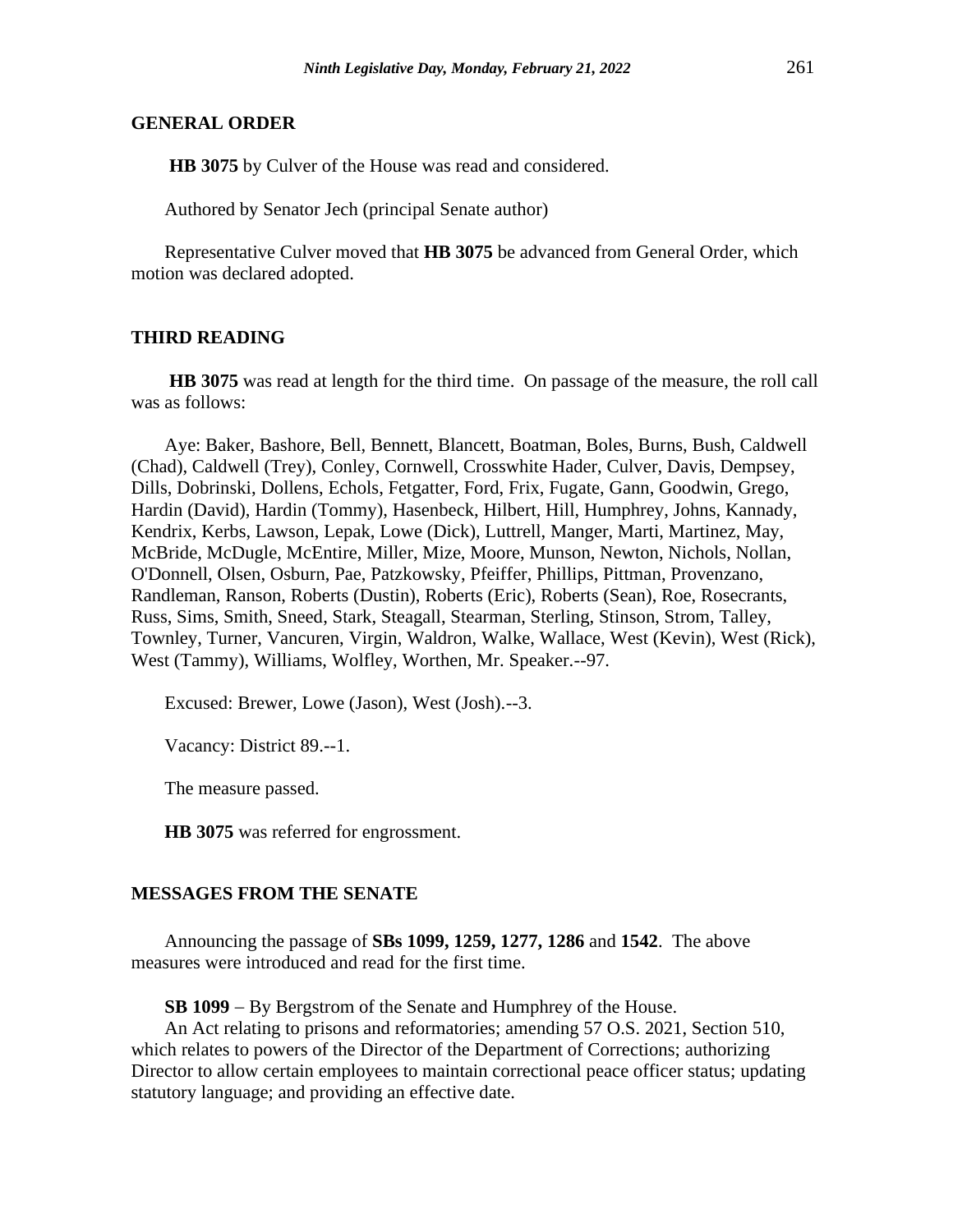**SB 1259** − By Garvin of the Senate and Roe of the House.

An Act relating to hospitals; amending 63 O.S. 2021, Section 1-706a, which relates to rights of patients; allowing certain patients to have specified professional present; updating statutory reference; exempting certain professionals from certain policies; providing for codification; and providing an effective date.

**SB 1277** − By Taylor of the Senate and Dobrinski of the House.

An Act relating to the Corporation Commission; amending 17 O.S. 2021, Section 13, which relates to admission of evidence in trial of cases and special proceedings; allowing for employees of the Office of the Attorney General to prepare certain documents and exhibits for certain proceedings; and providing an effective date.

**SB 1286** − By Stanley of the Senate and Miller of the House.

An Act relating to child care; amending 10 O.S. 2021, Section 403, which relates to exemptions from the Oklahoma Child Care Facilities Licensing Act; broadening certain exemption; and declaring an emergency.

**SB 1542** − By Rosino of the Senate and Roberts (Dustin) of the House.

An Act relating to physician assistants; amending 59 O.S. 2021, Section 519.11, which relates to construction of the Physician Assistant Act; providing certain construction; requiring certain license or credential; subjecting certain physician assistants to Physician Assistant Act; and providing an effective date.

### **CHANGE IN AUTHORSHIP**

The following measures had a change in principal House author:

**HB 1408 -** Remove Representative McCall as principal House author and substitute with Representative Pfeiffer

**HB 3166 -** Remove Representative Phillips as principal House author and substitute with Representative Strom

**HB 3274 -** Remove Representative Mize as principal House author and substitute with Representative Steagall

**HB 3286 -** Remove Representative Humphrey as principal House author and substitute with Representative Rosecrants

## **STANDING COMMITTEE CHANGES**

Speaker McCall announced the following appointments:

February 21, 2022 – Representative Walke removed as a Member of the Transportation Committee and appointed as a Member of the Judiciary - Criminal Committee. (House Rule 1.8c)